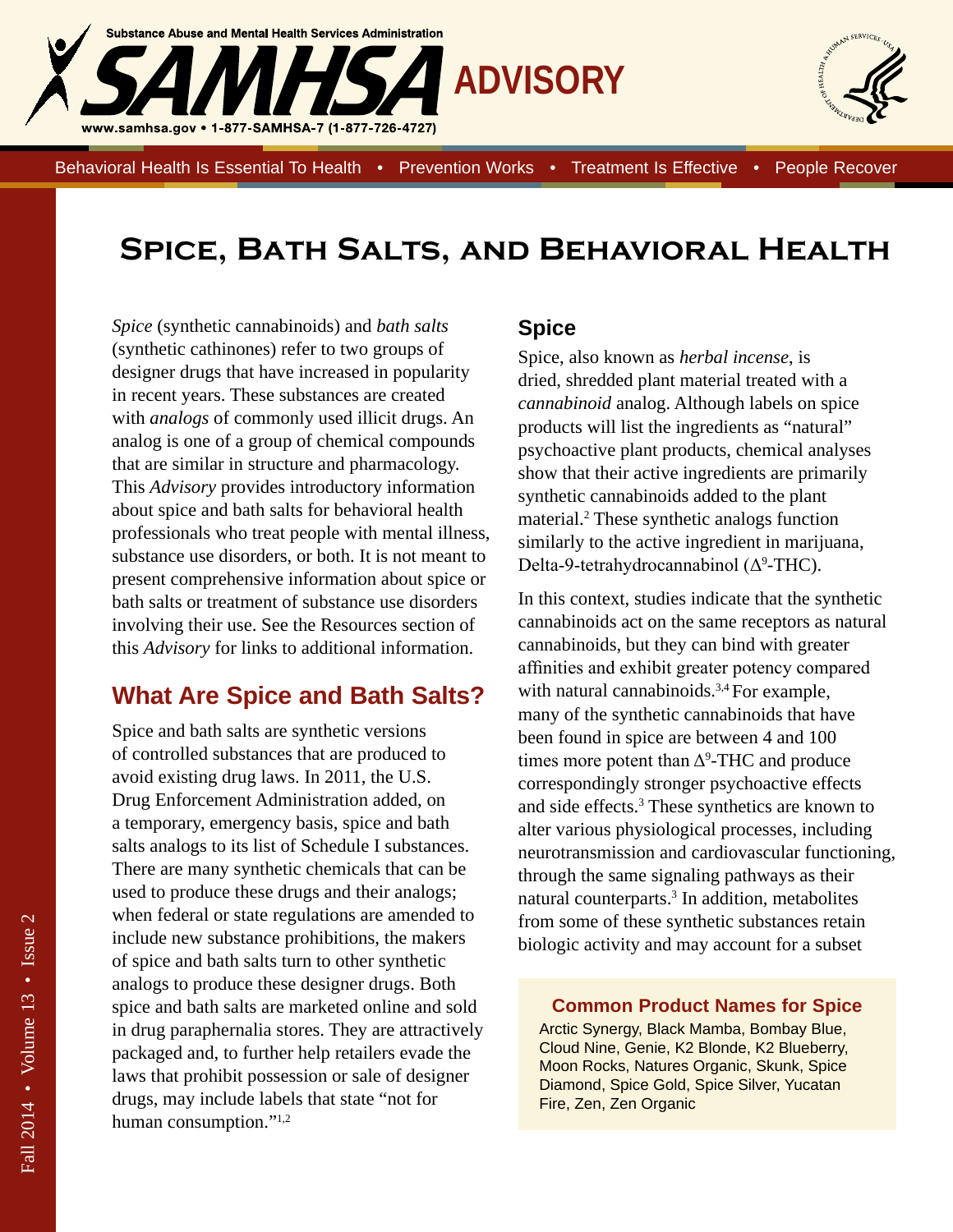of the physiological changes associated with spice.4 It is also important to note that other psychoactive compounds may be added to spice (e.g., synthetic opioids have been found in spicelike blends), further amplifying and expanding its psychotropic effects.<sup>1,3</sup>

Spice is marketed under more than 140 product names.<sup>5</sup> Typically, it is smoked like marijuana<sup>6</sup> or infused as a hot drink.<sup>2</sup> Spice is marketed as a "safer" alternative to marijuana and is not easily detected in urine or blood drug tests. Furthermore, the analogs that are added to produce the desired effects are constantly changing in response to federal regulations and state laws banning certain types of synthetic cannabinoids.4,7

As a consequence, people who use these substances cannot know the precise array of chemicals that are in them or the serious, if not lethal, outcomes that may result from their use.1,8

#### **Bath salts**

Bath salts, sometimes known as *plant food*, are usually produced as white, tan, or brown powders or crystals, but they are sometimes sold in tablets. Bath salts usually are ingested nasally as a powder, taken orally, injected, or smoked.<sup>9</sup>

Bath salts are synthetic cathinones. *Cathinone* is a naturally occurring substance found in the leaves of the Catha edulis plant, better known as *khat*. Khat is widely used for its stimulant effects, particularly in parts of Africa. Synthetic cathinones are derivatives of this

#### **Common Product Names for Bath Salts**

Bliss, Bloom, Blue Silk, Cloud Nine, Crazy Train, Drone, Energy-1, Hurricane Charlie, Ivory Wave, Lunar Wave, Ocean Snow, Purple Wave, Red Dove, Scarface, Snow Leopard, Stardust, Vanilla Sky, White Lightning, Zoom

compound and have effects similar to those of cocaine, amphetamine, or MDMA (3,4-methylenedioxy-Nmethylamphetamine, or "ecstasy").

Three of the most common compounds found in bath salts are mephedrone, methylone, and MDPV (3,4-methylenedioxypyrovalerone). All three of these compounds have dopaminergic (among other) effects. Mephedrone appears to stimulate release of dopamine, whereas MDPV and methylone appear to increase dopamine levels by inhibiting dopamine reuptake.10,11,12 Synthetic cathinones have been found to increase dopamine levels equal to or more than those produced by the stimulant drugs they mimic.12

These three compounds are now illegal, but a wide range of other synthetic cathinones are now being used to create bath salts. Bath salts may contain any combination of unknown chemicals with unknown effects, making these substances more dangerous.13 In addition, the chemicals in bath salts are also often sold as ecstasy or other drugs, so they may be taken unintentionally.

### **Can People Become Dependent on Spice or Bath Salts?**

People start using designer drugs for many of the same reasons people use other drugs—to experiment or because friends pressure them to use the drugs. Once they start using designer drugs, people may continue to use them to relieve stress, alleviate pain, function better, have fun, or cope with mental disorders.

#### **Spice and dependence**

Although there have been few studies to date on withdrawal and addiction liability, anecdotal evidence suggests that people who regularly use spice experience withdrawal and addiction symptoms.<sup>2</sup>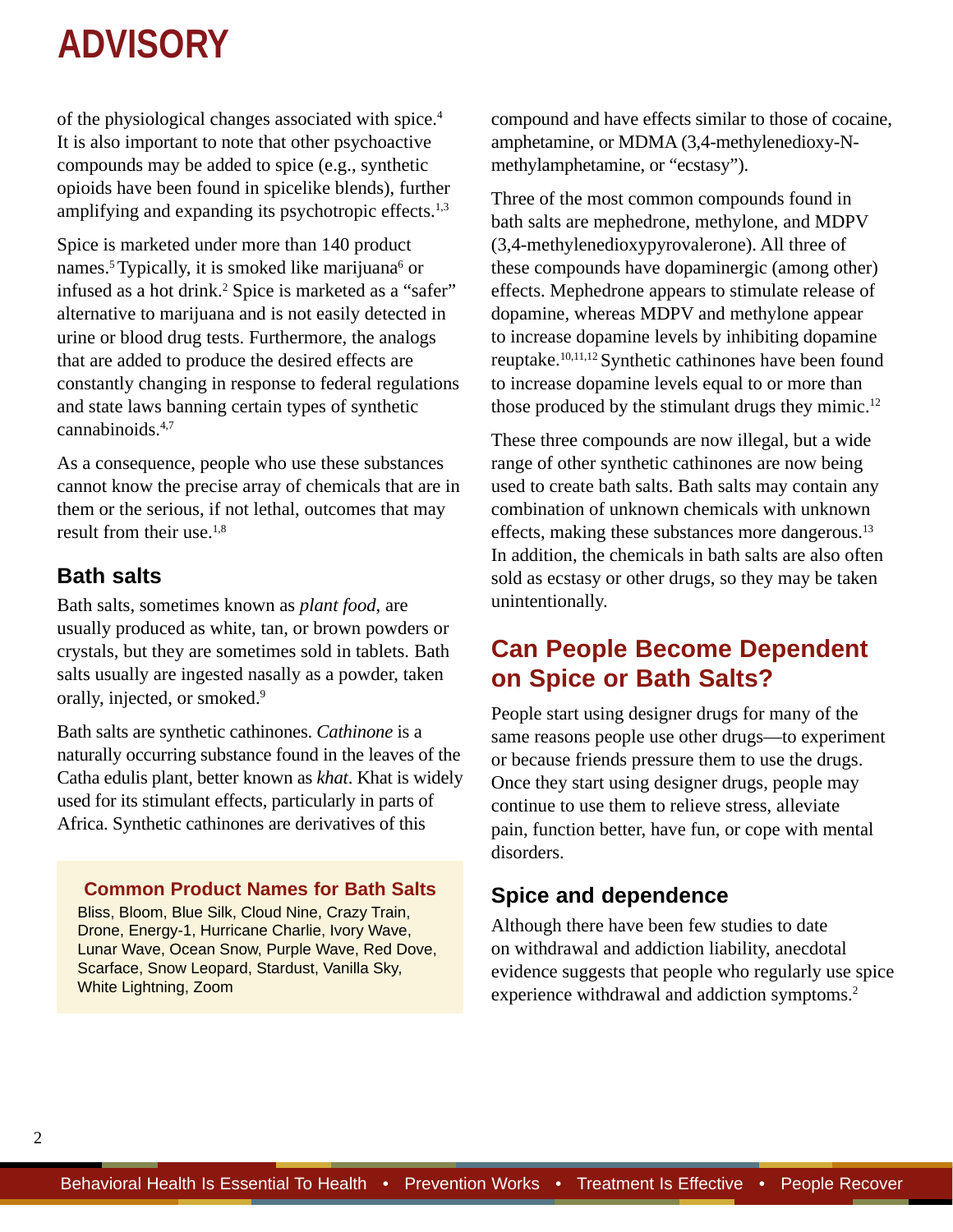#### **Bath salts and dependence**

Both anecdotal and experimental evidence suggest that bath salts are highly addictive and produce an intense craving.14 One study of laboratory mice found that mephedrone achieved a brain stimulation reward similar to that achieved by cocaine, underscoring mephedrone's potential for abuse.15 A 2013 review article concluded that the increase in dopamine transmission created by the cathinones in bath salts likely creates a high potential for addiction.<sup>10</sup>

# **Who Uses Spice and Bath Salts?**

#### **Spice**

Spice appears to be popular among young people. The 2012 Monitoring the Future (MTF) survey<sup>16</sup> found that, aside from alcohol and tobacco, spice was the second most widely used substance among 10th and 12th graders, after marijuana; it was the third most widely used illicit drug among 8th graders, after marijuana and inhalants. The survey indicated that 11.3 percent of high school seniors, 8.8 percent of 10th graders, and 4.4 percent of 8th graders in the United States reported using spice in the past year.

The 2013 MTF survey<sup>17</sup> reported that annual prevalence rates declined in all three grades, but the decline was significant only among 12th graders (7.9) percent annual prevalence, down from 11.3 percent). The 2013 rates for 10th and 8th graders were 7.4 percent and 4.0 percent, respectively.

#### **Bath salts**

Fewer young people use bath salts than use spice. The 2012 MTF survey<sup>16</sup> found annual prevalence rates of 0.8 percent for grade 8, 0.6 percent for grade 10, and 1.3 percent for grade 12. Data from the 2013 MTF<sup>17</sup> showed a slight increase in use in 8th and 10th grades (annual prevalence of 1.0 percent and 0.9, respectively) and some decline in 12th grade use (0.9 percent annual prevalence).

#### **Calls to Poison Control Centers**

Calls to U.S. poison control centers about spice increased from 2,906 in 2010 to 6,968 in 2011;18 they decreased to 5,230 in 2012 and to 2,663 in 2013.19

Bath salts-related calls to U.S. poison control centers increased dramatically between 2010 and 2011, from 30420 to 6,13721 calls. Calls decreased to 2,691 in 2012 and to 996 in 2013.21

One investigation of 35 Michigan emergency department episodes involving adverse reactions to bath salts use found that, although people of all ages and both genders presented at the emergency department with symptoms related to bath salts use, 63 percent were ages 20 to 29, and 54 percent were male.<sup>22</sup>

Included in the marketing of spice and bath salts are the claims that these products cannot be detected through routine drug screening. This makes these drugs popular with individuals who are subject to workplace or other mandatory drug testing (e.g., clients involved in drug court programs or otherwise in mandatory treatment, individuals on probation, members of the military). Although testing *is* available for some of the psychoactive compounds that have been found in spice and bath salts, these chemicals are typically not included in routine drug screens.

## **Is the Use of Spice or Bath Salts Related to Mental Disorders?**

#### **Spice**

A growing body of evidence suggests an association between using spice and having an acute episode of psychosis in individuals with no history of psychosis or triggering a psychotic episode among individuals with a history of psychosis.<sup>23,24,25</sup> However, current evidence has not established a definitive, causal link; additional research in this area is important.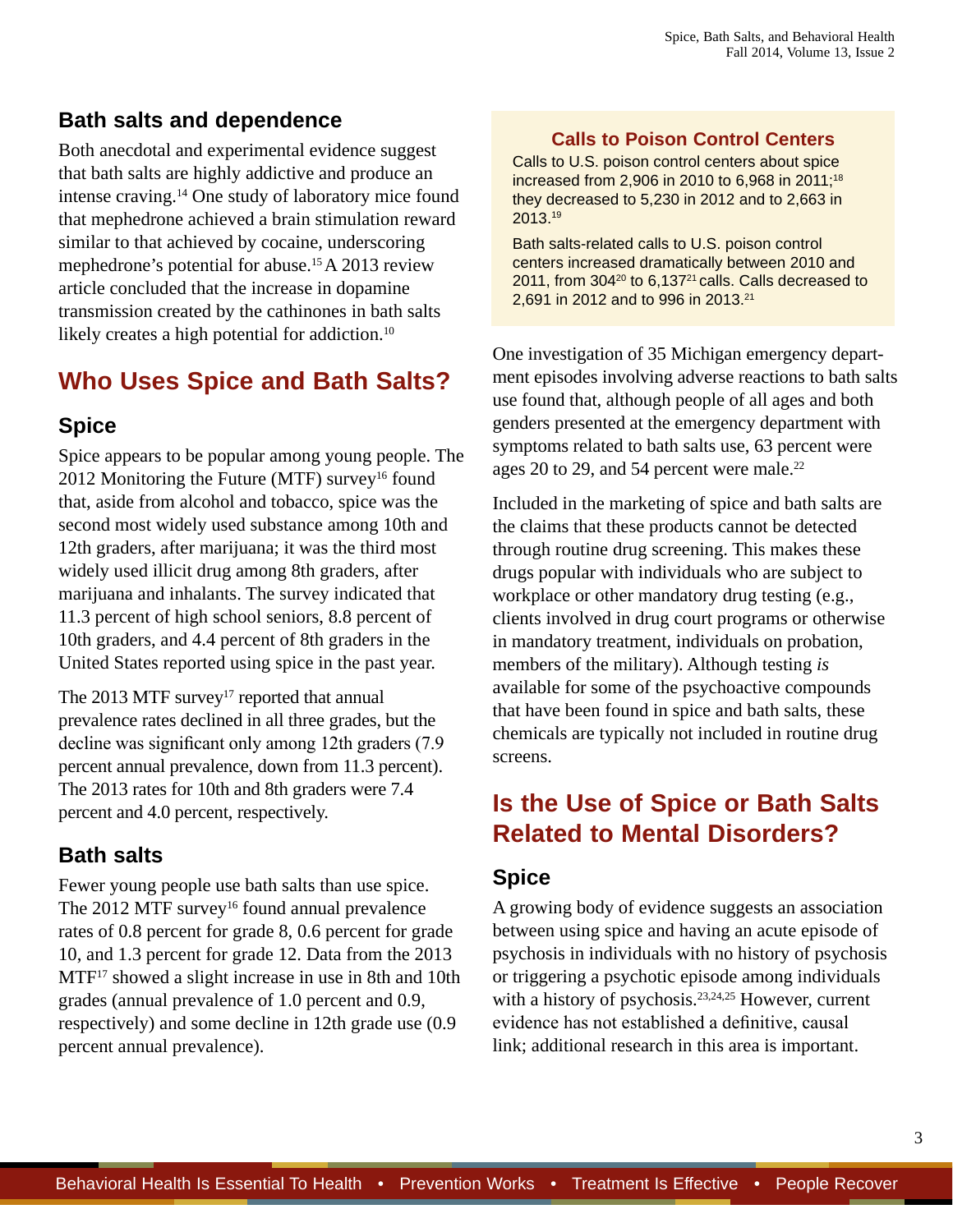Marijuana contains the compound *cannabidiol*, which has antipsychotic properties. Spice, however, does *not* contain an analog for cannabidiol. That lack, combined with spice's high potency, appears to increase the risk of psychosis.26

Evidence underscores the relationship between spice and other adverse psychoactive effects. For example, individuals who are intoxicated on spice can exhibit an array of cognitive changes (e.g., difficulty thinking clearly, confusion, amnesia), behavioral disturbances (e.g., agitation, restlessness, aggression), mood changes (e.g., anxiety, negative mood), or sensory and perceptual changes (e.g., paranoia, delusions, hallucinations).<sup>27</sup> Because spice use is relatively new, the long-term effects remain unknown.

#### **Bath salts**

Bath salts intoxication can produce symptoms that resemble those of mental disorders.28 Symptoms include:5,28,29

- Aggression and violent behavior.
- Confusion.
- Delirium
- Delusions.
- Anxiety.
- Hallucinations.
- Panic attacks.
- Extreme paranoia.
- Acute psychosis.
- Agitation.

Adolescents and adults with mental illness are at greater risk of abusing drugs and developing a substance use disorder than are people without mental illness.30 An investigation of emergency room episodes in Michigan found that 46 percent of the individuals who presented with bath salts intoxication were people with a history of mental illness (e.g., bipolar disorder, schizophrenia, depression).<sup>22</sup>

## **What Are the Adverse Physical Effects of Spice and Bath Salts?**

#### **Spice**

Spice can produce anticholinergic effects (dry mouth, dehydration), nausea, and seizures.<sup>5</sup> Spice can also have cardiovascular effects, including tachycardia (rapid heart rate) and hypertension (increased blood pressure). In a few cases, the designer drug has been associated with heart attacks.<sup>2</sup> Because spice is a relatively new drug, it is not known whether it causes negative long-term physical effects.

#### **Bath salts**

Bath salts can also produce adverse physical effects, including hypertension, tachycardia, headaches, teeth grinding, overactive or overresponsive reflexes, nausea, vomiting, and seizures.<sup>5</sup> As with ecstasy, there is heightened risk of hyperthermia and dehydration. In one study of emergency department episodes, the most commonly observed clinical symptom was tachycardia (56 percent).<sup>31</sup> Less common clinical symptoms included twitching and other movement disorders (19 percent), hypertension (17 percent), and chest pain (17 percent).

### **What Are the Implications for Behavioral Health Services Providers?**

It is likely that behavioral health services providers will encounter clients who use spice, bath salts, or both; practitioners should educate themselves about these substances and the ways in which they are advertised (see Resources).

Treatment for substance use disorders that involve the use of spice or bath salts does not differ significantly from treatment for substance use disorders that involve similar substances (e.g., marijuana or stimulants, respectively), although further research is needed.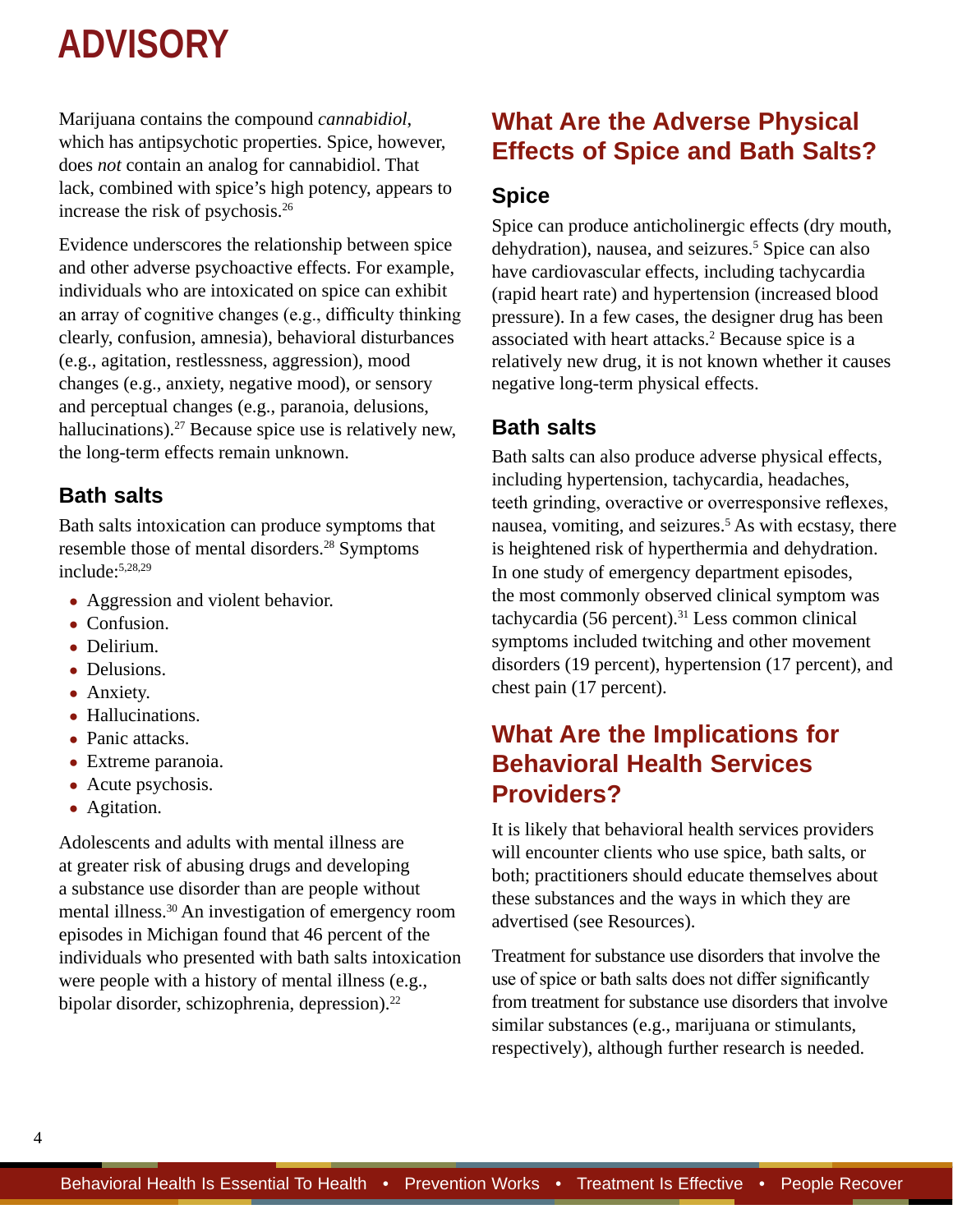However, there are a few substance-specific considerations, including assessment, education about the risks of use, and monitoring abstinence.

#### **Assessment**

Behavioral health services providers should include specific questions about spice and bath salts use when assessing clients at intake and periodically throughout treatment. Clients may not think to mention their use of these substances. Providers also need to remain mindful that clients sometimes switch from an initial drug of choice to spice or bath salts to avoid positive toxicology tests.

Because spice and bath salts can trigger psychosis or produce symptoms that resemble those of mental disorders, it is critical that practitioners provide careful assessment to distinguish between substanceinduced symptoms and those of a preexisting mental illness.

#### **Education about risk of use**

Spice tends to be marketed as a natural, safe, and legal alternative to marijuana, and many individuals who use it believe those claims to be true. The 2013 MTF survey found that only 24 to 26 percent of 8th, 10th, and 12th grade students perceived "great risk" in using spice once or twice.17

Bath salts, although not marketed as natural botanical products, are marketed as legal alternatives to illicit substances. Consumers who use these substances may assume that "legal" means "safer." For both spice and bath salts, it is important that behavioral health services providers offer specific education about the risks associated with use of these substances. Key points include the following:

• People who purchase spice or bath salts cannot know what psychoactive compounds or fillers were used to produce them. Products marketed with the same name may contain active ingredients different from or in addition to those stated on the packaging.

- The only "natural" ingredients in spice are the nonpsychoactive fillers. The psychoactive chemicals added to the fillers are synthetic, and they are much stronger than marijuana and carry higher risks of adverse effects, including psychosis.
- Spice and bath salts produce a wide range of both psychiatric and physical adverse effects that may be worse than those produced by the substances they mimic.
- The evidence suggests that spice and bath salts may be just as likely to produce addiction as the substances they mimic.

### **Monitoring abstinence**

The compounds used in developing spice and bath salts are not typically included in routine toxicology screens. However, many laboratories have the capability to test for the most commonly used analogs in both spice and bath salts. Providers need to communicate with the laboratories they regularly use about providing testing for these substances.

As with marijuana, the commonly found compounds in spice have a long window of detection; one study reported the tested compounds to be detectable in urine for up to 102 days following self-reported cessation of use.32 For this reason, providers should monitor concentration levels over time rather than just the presence or absence of the compound.

## **Conclusion**

Designer drugs are not new, and they are not a passing fad. Spice and bath salts are currently popular alternative drugs, but providers can expect that development of new psychoactive compounds specifically designed to evade substance regulations will continue, evolving as necessary to stay ahead of federal and state laws. Although substance use disorder treatment in instances where spice and bath salts are involved is not likely to vary from treatment involving similar substances, providers need to remain alert and informed to best help their clients.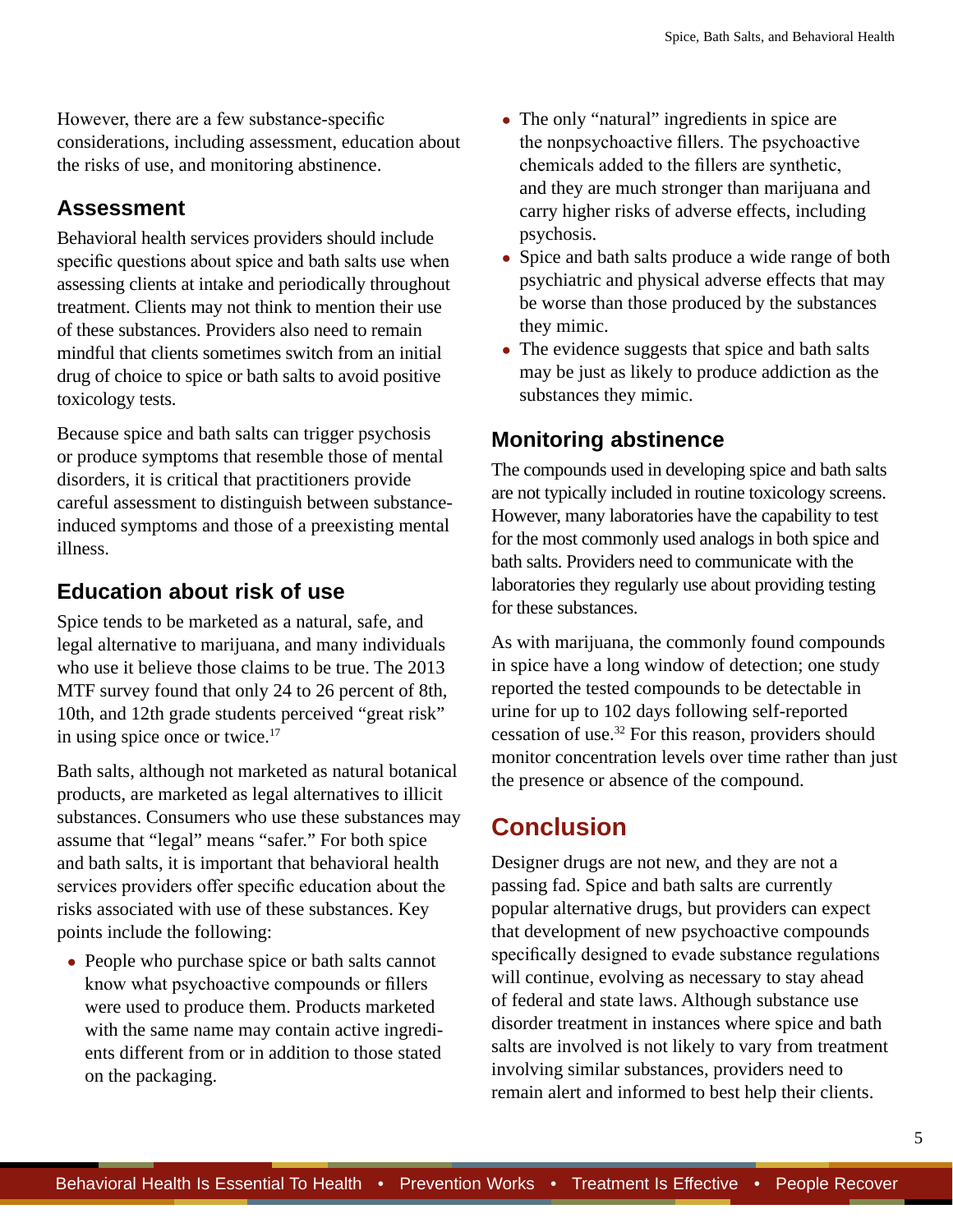#### **Resources**

*The DAWN Report: Drug-Related Emergency Department Visits Involving Synthetic Cannabinoids,* Substance Abuse and Mental Health Services Administration [http://www.samhsa.gov/data/2k12/DAWN105](http://www.samhsa.gov/data/2k12/DAWN105/SR105-synthetic-marijuana.pdf) [/SR105-synthetic-marijuana.pdf](http://www.samhsa.gov/data/2k12/DAWN105/SR105-synthetic-marijuana.pdf)

*DrugFacts: Spice ("Synthetic Marijuana"),* National Institute on Drug Abuse (NIDA) [http://www.drugabuse.gov/publications/drugfacts](http://www.drugabuse.gov/publications/drugfacts/spice-synthetic-marijuana) [/spice-synthetic-marijuana](http://www.drugabuse.gov/publications/drugfacts/spice-synthetic-marijuana)

*DrugFacts: Synthetic Cathinones ("Bath Salts"),* NIDA [http://www.drugabuse.gov/publications/drugfacts](http://www.drugabuse.gov/publications/drugfacts/synthetic-cathinones-bath-salts) [/synthetic-cathinones-bath-salts](http://www.drugabuse.gov/publications/drugfacts/synthetic-cathinones-bath-salts)

*Drugs of Abuse,* U.S. Drug Enforcement Administration (Spice, p. 62; Bath Salts, p. 74) [http://www.justice.gov/dea/pr/multimedia-library](http://www.justice.gov/dea/pr/multimedia-library/publications/drug_of_abuse.pdf) [/publications/drug\\_of\\_abuse.pdf](http://www.justice.gov/dea/pr/multimedia-library/publications/drug_of_abuse.pdf)

NIDA's Emerging Trends Web Page [http://www.drugabuse.gov/drugs-abuse](http://www.drugabuse.gov/drugs-abuse/emerging-trends) [/emerging-trends](http://www.drugabuse.gov/drugs-abuse/emerging-trends)

*Synthetic Drugs* (factsheet), Office of National Drug Control Policy [http://www.whitehouse.gov/sites/default/files/page](http://www.whitehouse.gov/sites/default/files/page/files/synthetic_drugs_fact_sheet_455_2_15_12.pdf) [/files/synthetic\\_drugs\\_fact\\_sheet\\_455\\_2\\_15\\_12.pdf](http://www.whitehouse.gov/sites/default/files/page/files/synthetic_drugs_fact_sheet_455_2_15_12.pdf)

*Understanding the "Spice" Phenomenon,* European Monitoring Centre for Drugs and Drug Addiction [http://www.emcdda.europa.eu/publications](http://www.emcdda.europa.eu/publications/thematic-papers/spice) [/thematic-papers/spice](http://www.emcdda.europa.eu/publications/thematic-papers/spice)

#### **Notes**

- <sup>1</sup> Fattore, L., & Fratta, W. (2011). Beyond THC: The new generation of cannabinoid designer drugs. *Frontiers in Behavioral Neuroscience, 5:*60. doi:10.3389/ fnbeh.2011.00060
- <sup>2</sup> National Institute on Drug Abuse. (2012a). DrugFacts: Spice (synthetic marijuana). Retrieved July 22, 2014, from [http://www.drugabuse.gov/sites/default/files](http://www.drugabuse.gov/sites/default/files/spice_1.pdf) [/spice\\_1.pdf](http://www.drugabuse.gov/sites/default/files/spice_1.pdf)
- <sup>3</sup> Ashton, J. C. (2012). Synthetic cannabinoids as drugs of abuse. *Current Drug Abuse Reviews, 5,* 158–168.
- <sup>4</sup> Seely, K. A., Lapoint, J., Moran, J. H., & Fattore, L. (2012). Spice drugs are more than harmless herbal blends: A review of the pharmacology and toxicology of synthetic cannabinoids. *Progress in Neuro-Psychopharmacology and Biological Psychiatry, 39*(2), 234–243.
- <sup>5</sup> Knoll, J. L. (2012, May 25). Bath salts and herbal incense: Legal highs, medical lows. *Psychiatric Times.*
- <sup>6</sup> European Monitoring Centre for Drugs and Drug Addiction. (2009). *Thematic paper—Understanding the*  'spice' phenomenon. Luxembourg: Office for Official Publications of the European Communities.
- <sup>7</sup> Logan, B. K., Reinhold, L. E., Xu, A., & Diamond, F. X. (2012). Identification of synthetic cannabinoids in herbal incense blends in the United States. *Journal of Forensic Sciences, 57*(5), 1168–1180.
- <sup>8</sup> Ginsburg, B. C., McMahon, L. R., Sanchez, J. J., & Javors, M. A. (2012). Purity of synthetic cannabinoids sold online for recreational use. *Journal of Analytical Toxicology, 36*(1), 66–68.
- <sup>9</sup> McGraw, M. M. (2012). Is your patient high on "bath salts"? *Nursing, 42*(1), 26–32.
- <sup>10</sup> Baumann, M. H., Partilla, J. S., & Lehner, K. R. (2013). Psychoactive "bath salts": Not so soothing. *European Journal of Pharmacology, 698*(1–3), 1–5.
- <sup>11</sup> Cameron, K., Kolanos, R., Verkariya, R., De Felice, L., & Glennon, R. A. (2013). Mephedrone and methylenedioxypyrovalerone (MDPV), major constituents of "bath salts," produce opposite effects at the human dopamine transporter. *Psychopharmacology, 227*(3), 493–499.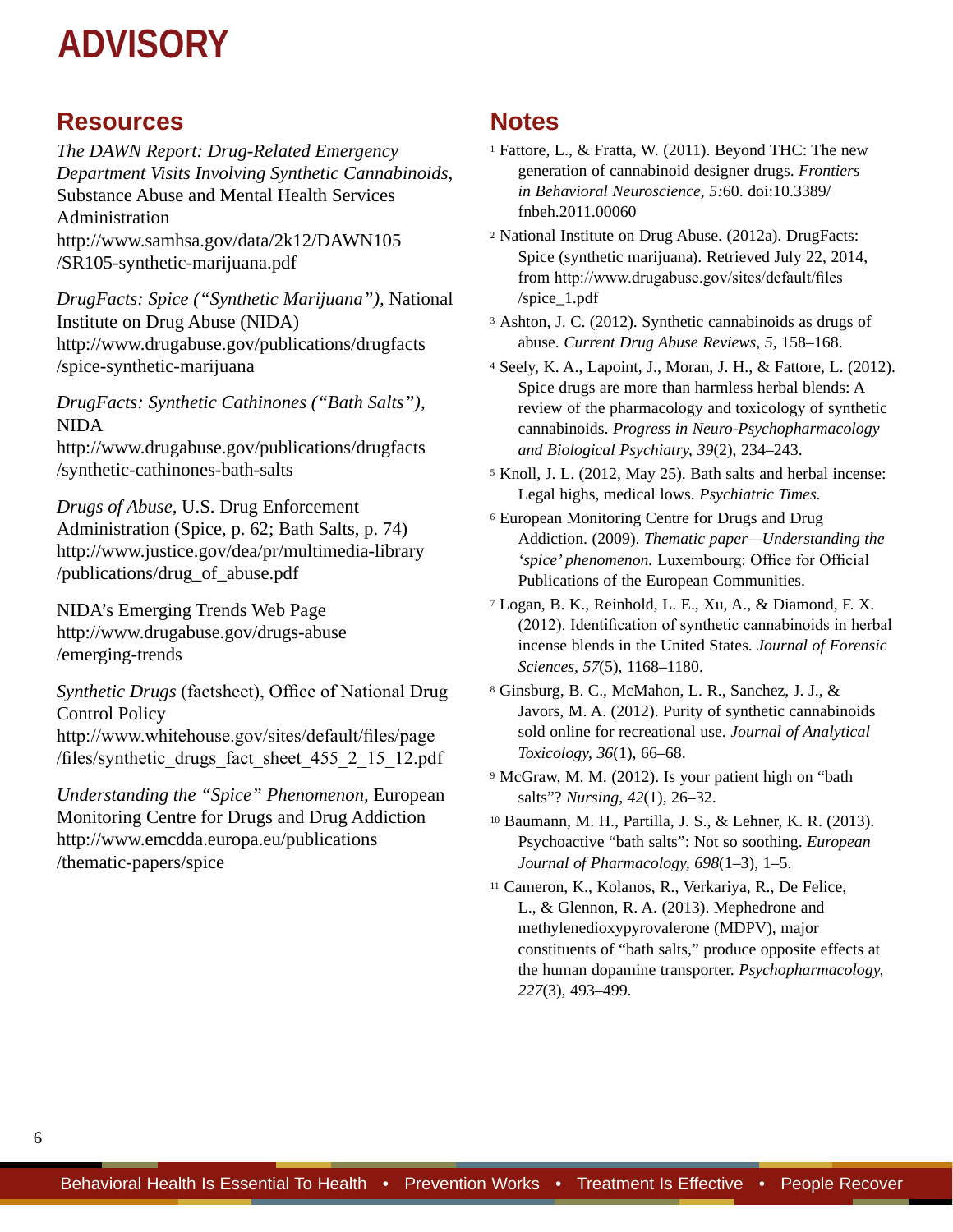<sup>12</sup> Prosser, J. M., & Nelson, L. S. (2012). The toxicology of bath salts: A review of synthetic cathinones. *Journal of Medical Toxicology, 8*(1), 33–42.

<sup>13</sup> National Institute on Drug Abuse. (2011). *Messages from the Director: "Bath salts"—Emerging and dangerous products.* Retrieved July 22, 2014, from [http://www](http://www.drugabuse.gov/about-nida/directors-page/messages-director/2011/02/bath-salts-emerging-dangerous-products) [.drugabuse.gov/about-nida/directors-page/messages](http://www.drugabuse.gov/about-nida/directors-page/messages-director/2011/02/bath-salts-emerging-dangerous-products)[director/2011/02/bath-salts-emerging-dangerous-products](http://www.drugabuse.gov/about-nida/directors-page/messages-director/2011/02/bath-salts-emerging-dangerous-products)

<sup>14</sup> Ross, E. A., Reisfield, G. M., Watson, M. C., Chronister, C. W., & Goldberger, B. A. (2012). Psychoactive "bath salts" intoxication with methylenedioxypyrovalerone. *American Journal of Medicine, 125*(9), 854–858.

<sup>15</sup> Robinson, J. E., Agoglia, A. E., Fish, E. W., Krouse, M. C., & Malanga, C. J. (2012). Mephedrone (4-methylmethcathinone) and intracranial selfstimulation in C57BL/6J mice: Comparison to cocaine. *Behavioural Brain Research, 234*(1), 76–81.

<sup>16</sup> Johnston, L. D., O'Malley, P. M., Bachman, J. G., & Schulenberg, J. E. (2013). *Monitoring the Future national results on drug use: 2012 overview, key findings on adolescent drug use.* Ann Arbor: Institute for Social Research, University of Michigan.

<sup>17</sup> Johnston, L. D., O'Malley, P. M., Miech, R. A., Bachman, J. G., & Schulenberg, J. E. (2014). *Monitoring the Future national results on drug use: 1975-2013 overview, key findings on adolescent drug use.* Ann Arbor: Institute for Social Research, University of Michigan.

<sup>18</sup> American Association of Poison Control Centers. (2013a). *Synthetic marijuana data.* Retrieved July 22, 2014, from [https://aapcc.s3.amazonaws.com/files/library/Synthetic\\_](https://aapcc.s3.amazonaws.com/files/library/Synthetic_Marijuana_Data_for_Website_1.09.2013.pdf) [Marijuana\\_Data\\_for\\_Website\\_1.09.2013.pdf](https://aapcc.s3.amazonaws.com/files/library/Synthetic_Marijuana_Data_for_Website_1.09.2013.pdf)

<sup>19</sup> American Association of Poison Control Centers. (2014a). *Synthetic marijuana data.* Retrieved July 30, 2014, from [https://aapcc.s3.amazonaws.com/files/library/Syn\\_](https://aapcc.s3.amazonaws.com/files/library/Syn_Marijuana_Web_Data_through_6.2014.pdf) [Marijuana\\_Web\\_Data\\_through\\_6.2014.pdf](https://aapcc.s3.amazonaws.com/files/library/Syn_Marijuana_Web_Data_through_6.2014.pdf)

<sup>20</sup> American Association of Poison Control Centers. (2013b). *Bath salts data.* Retrieved July 22, 2014, from [https://aapcc.s3.amazonaws.com/files/library/Bath\\_Salts\\_](https://aapcc.s3.amazonaws.com/files/library/Bath_Salts_Data_for_Website_1.09.2013.pdf) [Data\\_for\\_Website\\_1.09.2013.pdf](https://aapcc.s3.amazonaws.com/files/library/Bath_Salts_Data_for_Website_1.09.2013.pdf)

<sup>21</sup> American Association of Poison Control Centers. (2014b). *Bath salts data.* Retrieved July 30, 2014, from [https://aapcc.s3.amazonaws.com/files/library/Bath\\_Salts\\_](https://aapcc.s3.amazonaws.com/files/library/Bath_Salts_Web_Data_through_6.2014_1.pdf) [Web\\_Data\\_through\\_6.2014\\_1.pdf](https://aapcc.s3.amazonaws.com/files/library/Bath_Salts_Web_Data_through_6.2014_1.pdf)

<sup>22</sup> Centers for Disease Control and Prevention. (2011). Emergency department visits after use of a drug sold as "bath salts"—Michigan, November 13, 2010–March 31, 2011. *Morbidity and Mortality Weekly Report, 60*(19), 624–627.

<sup>23</sup> Every-Palmer, S. (2010). Warning: Legal synthetic cannabinoid-receptor agonists such as JWH-018 may precipitate psychosis in vulnerable individuals. *Addiction, 105,* 1859–1860.

<sup>24</sup> Every-Palmer, S. (2011). Synthetic cannabinoid JWH-018 and psychosis: An explorative study. *Drug and Alcohol Dependence, 117*(2–3), 152–157.

<sup>25</sup> Müller, H., Sperling, W., Köhrmann, M., Huttner, H. B., Kornhuber, J., & Maler, J. M. (2010). The synthetic cannabinoid spice as a trigger for an acute exacerbation of cannabis induced recurrent psychotic episodes. *Schizophrenia Research, 118,* 309–310.

<sup>26</sup> Alverio, C., Reddy, A., Hernandez, E., & Renner, J. A., Jr. (2012). Synthetic cannabis "spice," more potent than natural cannabis and may have increased risk for psychosis? [Poster abstract from the American Academy of Addiction Psychiatry 22nd annual meeting and symposium]. *American Journal on Addictions, 21,* 381–397.

<sup>27</sup> Castellanos, D., & Thornton, G. (2012). Synthetic cannabinoid use: Recognition and management. *Journal of Psychiatric Practice, 18*(2), 86–93.

<sup>28</sup> Jerry, J., Collins, G., & Streem, D. (2012). Synthetic legal intoxicating drugs: The emerging 'incense' and 'bath salt' phenomenon. *Cleveland Clinic Journal of Medicine, 79,* 258–264.

<sup>29</sup> National Institute on Drug Abuse. (2012b). *DrugFacts: Synthetic cathinones ("bath salts").* Retrieved July 22, 2014, from [http://www.drugabuse.gov/publications](http://www.drugabuse.gov/publications/drugfacts/synthetic-cathinones-bath-salts) [/drugfacts/synthetic-cathinones-bath-salts](http://www.drugabuse.gov/publications/drugfacts/synthetic-cathinones-bath-salts)

<sup>30</sup> National Institute on Drug Abuse. (2010 Revison). *Drugs, brains, and behavior: The science of addiction.* NIH Publication No. 10-5605. Bethesda, MD: National Institutes of Health.